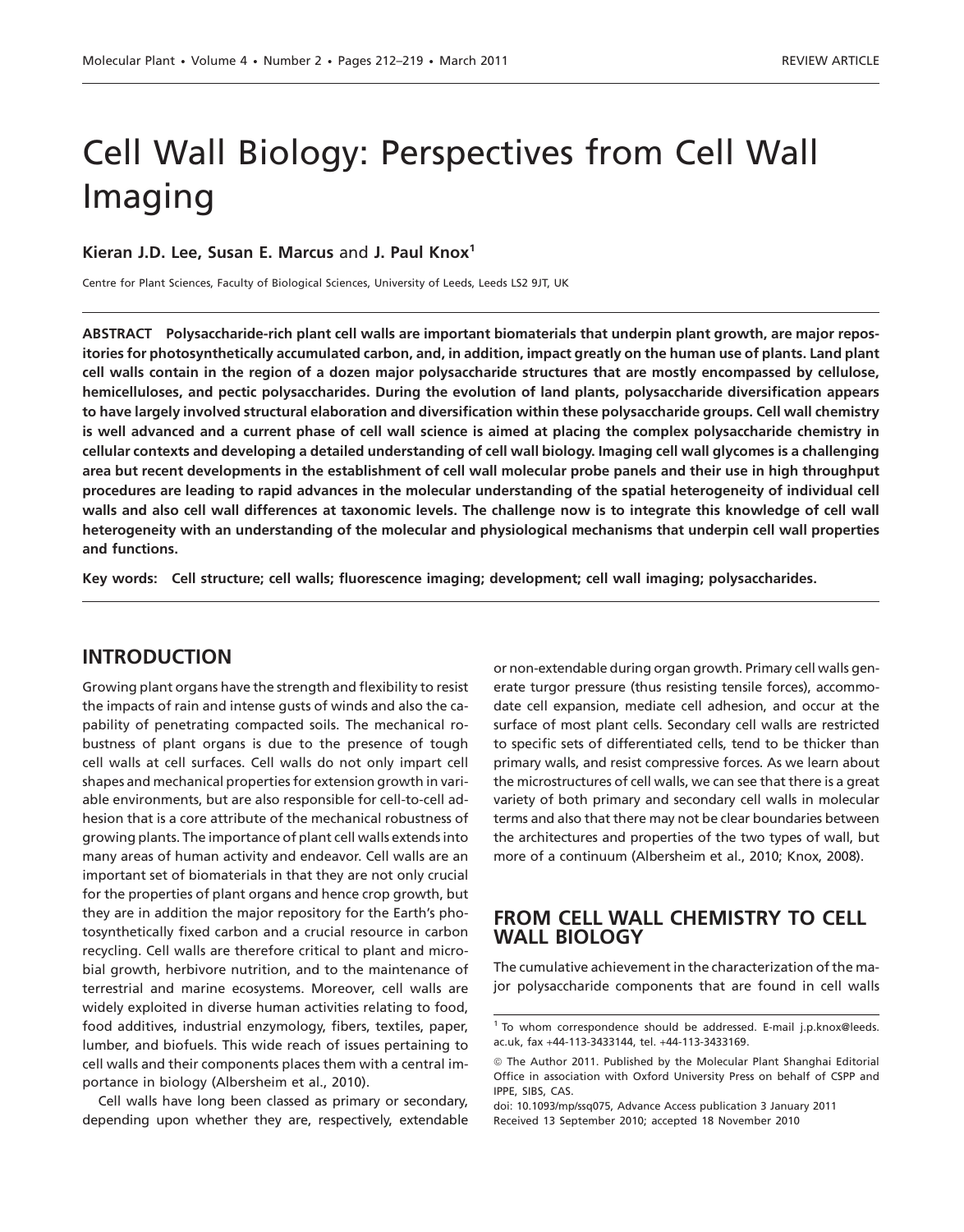(predominantly from seed plants) from the earliest chemistry to today's sophisticated biochemical analyses is considerable. This work indicates that cell wall polysaccharides are of both great structural complexity and with significant capacity for structural modulation within classes. The road to this achievement of cell wall chemistry is ably set out elsewhere (McNeil et al., 1984; Bacic et al., 1988; Carpita and Gibeaut, 1993; O'Neill and York, 2003; Harris, 2005; Caffall and Mohnen, 2009; Voragen et al., 2009). We now have a clear view of the biochemical structure of cellulose, of the sets of polysaccharides that are classed as hemicelluloses, and of the complex pectic polysaccharide group that contains polymers rich in galacturonic acid. The occurrence of polyphenolic lignin in cells with secondary cell walls is also a key facet of cell wall properties and land plant evolution (Weng and Chapple, 2010).

We can list around a dozen major polysaccharide structural features that exist in plant cell walls. These display wide ranges in abundance and occurrence. Examples include the B-1.4-glucan of microfibrillar cellulose, which is common to most cell walls and is present as 30–90% of wall polysaccharides; a class based on a backbone of  $\beta$ -1,4-xylan that shows strong taxonomic variation both in structure and in occurrence in primary and secondary cell walls; and  $\beta$ -1,4-galactan, a polysaccharide motif that often occurs in the context of a hypervariable rhamnogalacturonan-I (RGI) pectic polysaccharide that appears to be most predominant in the vascular plants. The hemicellulose polysaccharide grouping (that can be defined in terms of b-1,4-linked backbones with an equatorial configuration or as sets of polymers that have an ability to cross-link cellulose microfibrils and have been classed as cross-linking glycans (McCann and Roberts, 1991; Scheller and Ulvskov, 2010) consists of several polysaccharide groups that include xyloglucans, xylans, mannans, and mixed-linkage glucans. The first three of these hemicellulosic polymers display wide structural diversity in terms of substitutions and elaborations resulting in, for example, fucogalactoxyloglucan, glucuronoxylan, arabinoxylan, glucomannan, and galactomannan subsets that often have clear taxonomic or functional distinctions. Homogalacturonan (HG) is the major structural domain of the pectic polysaccharides and component of a matrix network that is co-extensive with and can also be linked to the cellulose–hemicellulose network. HG is found in conjunction with rhamnogalacturonan-II (RGII), RGI, xylogalacturonan, and arabinan and (arabino)galactan pectic domains. HG has a considerable capacity for enzymatic structural modulation in muro and RGI polymer structures appear to vary with developmental contexts and this may also involve in muro modulation. Most of the polysaccharides mentioned above, when present, are widespread throughout individual cell walls. Structural variants of these polysaccharides, however, can be present in cell and taxonomic patterns of occurrence and these are not always easily discerned or, as yet, understood. In contrast, callose, a 1,3-glucan, is an interesting and unique cell wall polysaccharide with a specific and restricted occurrence in cell plates, pollen tubes, plasmodesmata, and wounded cells, and is not found widely distributed within individual cell walls (Bacic et al., 2009).

The cell walls of terrestrial plants are unique in biochemical terms in that most of the macromolecular components, other than cellulose, do not occur in other biomaterials, with the exception of some algal cell walls (Popper and Tuohy, 2010; Sørensen et al., 2010). The range of polysaccharides outlined above is limited in comparison to those found across algal taxa—a factor that is supportive of the idea of the monophyletic origin of land plants from a charophycean green alga (CGA) ancestor (Graham et al., 2000). Innovation of new polysaccharides, with a few possible exceptions, such as that of borate cross-linked RGII and possibly other pectic polysaccharides, does not appear to have been a feature of land plant cell wall diversification. However, structural innovation within polysaccharide classes and modulation of occurrence, and possibly roles, appears to have been extensive (O'Neill et al., 2004; Harris, 2005; Peña et al., 2008; Burton and Fincher, 2009; Hsieh and Harris, 2009; Popper and Tuohy, 2010; Sørensen et al., 2010). A schematic overview of the occurrence of the major cell wall polymers in relation to the evolution of land plants is shown in Figure 1. How cell wall components have functioned during the transition to land and the subsequent evolution of complex plant bodies is currently an area for intense research activity. An important point here is that the CGA are a highly diverse group, with species living in a range of environments. They display a great range and diversity of cell wall structures that include many of the polymers known to be present in advanced land plants (Domozych et al., 2009; Popper and Tuohy, 2010; Sørensen et al., 2010). It is likely that it is among the pectic polysaccharides (RGII, RGI, and xylogalacturonan) that the most substantial innovation in



Figure 1. Schematic Outline of the Occurrence of the Major Cell Wall Polymers in Relation to the Major Extant Groups of Land Plants and Charophycean Green Algae.

Tapering boxes indicate that polymers are present at relatively reduced levels. Question marks indicate where little is known outside groups that have been examined. The plant phylogeny is highly simplified and does not take into account the distinction between eudicots and basal angiosperms, as little cell wall analysis has been conducted for the latter group. MLG, mixed-linkage glucan; XGA, xylogalacturonan; HRGPs, hydroxyproline-rich glycoproteins.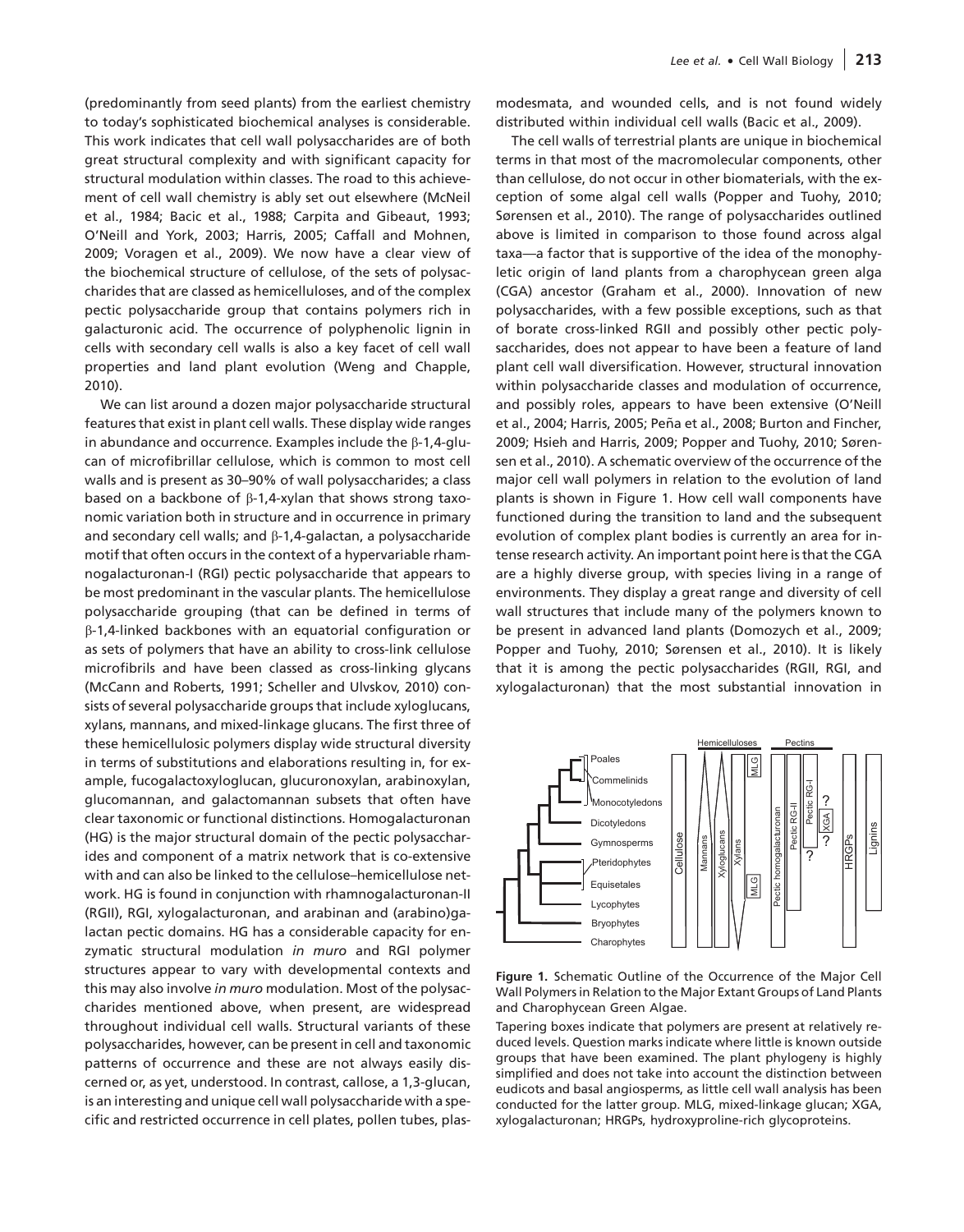polysaccharide structures and functions have taken place in response to new requirements for cell wall materials in complex plant bodies in terrestrial environments. These pectic polysaccharides will be an important focus for future study in terms of both their taxonomic occurrence as well as their cellular functions.

How can all this detailed chemical information on wall polymers be understood in biological terms? Steps towards understanding the genetic basis of the biosynthesis of cell wall polysaccharides and their cell-based and physiological functions are advancing (Lerouxel et al., 2006; Sandhu et al., 2009; Liepman et al., 2010). Precise and excellent methods are in place for the analysis of aspects of the dynamics of cellulose deposition and the interaction of its synthesizing machinery with cytoskeletal systems (Crowell et al., 2009). Equivalent methodologies are assembling data on the impact of phytohormones and protein signaling systems on cell walls (Hématy et al., 2007; Ringli, 2010; Sánchez-Rodríguez et al., 2010) and the identification of networks of transcriptional regulators that control cell wall thickening and the deposition of secondary cell walls (Zhong et al., 2008). In relation to all of this activity, a significant challenge remains. This is the generation of equally robust, sophisticated and tractable methods to study non-cellulosic polysaccharides in situ and to generate detailed inventories of polysaccharides at the level of tissues, cell types, cell status, and individual cell wall architectures. In short, we are currently lacking comprehensive and detailed molecular descriptions of cell wall microstructures for many systems. We need to know this in relation to diverse cell wall origins (cell plate assembly, diffusive growth infill, or tip growth extension), cell wall architectures (wall thickenings, cell adhesion, pit fields), cell expansion, cell adhesion, cell type specifications, and also in relation to organ and species diversity. It is increasingly clear that cell walls within an organ appear to be mosaics of complex heterogeneous architectures and the goal is to describe and to understand this macromolecular patterning and what the structural features of specific polysaccharides impart to each cell wall or cell wall region. Other questions that arise from such a cell biological perspective on cell walls include questions such as how land plant evolution, discussed above, has impacted upon polymer presence, interactions, and functions. Furthermore, an important goal of cell wall biology is to understand how the heterogeneous cell wall structures are responsive to environmental and mechanical impacts during cell development and organ growth.

The deepening of chemical knowledge of cell wall polysaccharides has led to useful models and popular schematics of how cell wall components fit together (Keegstra et al., 1973; McCann and Roberts, 1991; Carpita and Gibeaut, 1993; Somerville et al., 2004; Baba, 2006). These are now being refined in the light of the increasing appreciation of cell wall diversity. The most common of these views have at their core cellulose microfibrils cross-linked by hemicelluloses and these being co-extensive with a matrix of pectic polysaccharides. Both hemicellulose and pectic polysaccharides are structurally

complex and likely to contain distinct subsets of polymers that can contribute to microfibril cross-linking or to diverse aspects of matrix properties. Before we have a clear understanding of cell wall mechanisms, we need to know what polysaccharides are present, how they are integrated with other polymers, and how structural modulations impact on cell wall properties. A major element of the shift of focus from cell wall chemistry to cell wall biology has been the development of imaging tools to define the spatial heterogeneities of cell walls.

# IMAGING THE GLYCOME: THE CHALLENGES OF DETECTION AND BEYOND

A goal in imaging the glycans of cell walls is a methodology that allows the concurrent visualization of several components of polysaccharide configurations, their modulation, and their dynamics in a single cell—and ideally a living one. This is not yet possible and the in vivo imaging of glycans is only in early stages of development (Laughlin and Bertozzi, 2009). Currently, an exploration of cell wall chemistry in cellular contexts requires the use of specific stains or molecular probes on plant materials with the challenging and restrictive issues of molecular access through cell walls with low porosity. In spite of these persistent challenges, the available probe technologies have led to many insights into cell wall complexity, heterogeneity, and dynamics.

Currently, the best methods are arguably the use of molecular probes such as monoclonal antibodies and carbohydratebinding modules (CBMs) that can bind to specific polysaccharide structures in context with high resolution and sensitivity (Moller et al., 2008; Knox, 2008; Pattathil et al., 2010; Ralet et al., 2010). Ideally, these probes should have defined epitope/ligand structures that will generally be of the order of three to eight sugars. However, this can be a challenge due to the restricted oligosaccharide availability for both immunogen preparation and probe characterization. The glycomics field and associated technologies are developing (Turnbull and Field, 2007) but procedures for the systematic and facile synthesis of oligosaccharides found in plant cell wall polysaccharides, to underpin probe generation and oligosaccharide microarray construction, are not yet available. Despite these technical challenges, several panels of monoclonal antibodies and recombinant CBMs have now been developed and are continually being added to (see online resources at [www.biosupplies.com.au,](www.biosupplies.com.au) [www.carbosource.net,](www.carbosource.net) and <www.plantprobes.net>). Cell wall probes are powerful tools that have indicated previously unimagined complexity and diversity to cell wall structures.

In vitro and in situ analyses of probe binding can present challenges and a careful characterization of antibody specificities is required, in both of these experimental contexts, ideally with defined oligosaccharide haptens and the use of specific enzymes (e.g. Verhertbruggen et al., 2009; Marcus et al., 2010; Ralet et al., 2010). Such complementary analytical tools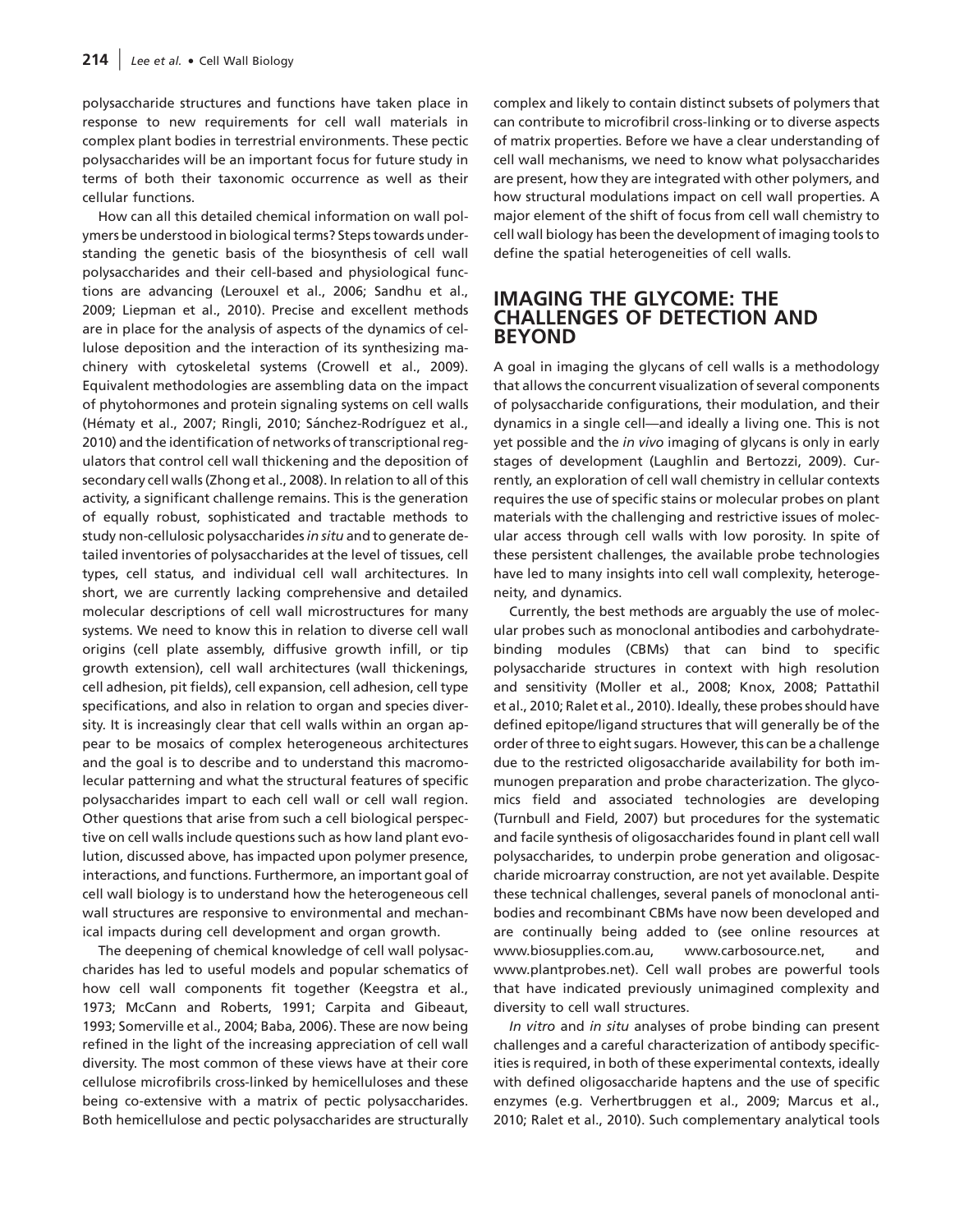are crucial, as recognition of polysaccharide preparations alone can be misleading—but also insightful when combined with other protocols. For example, as shown in Figure 2, the LM21 mannan (Marcus et al., 2010) and LM5 galactan (Jones et al., 1997) monoclonal antibody probes both offer effective recognition of a commercial sample of carob galactomannan. This could indicate that the LM5 1,4-galactan-directed antibody cross-reacts with a structural feature found in the galactomannan polysaccharide but, in fact, enzyme deconstruction analysis of the galactomannan indicates that the two probes recognize distinct polysaccharide domains in the sample. The observation is likely to reflect a close association of galactomannan and 1,4-galactan that has survived polymer isolation and may also reflect their similar location in certain cell walls that has been observed in, for example, Pinus radiata compression wood (Mast et al., 2009; Marcus et al., 2010).

Recent discoveries concerning polysaccharide detection in cell walls, which some researchers have perhaps met with an initial sense of dismay (as they can evoke doubts over observations made by cell wall immunohistochemistry), include the demonstration of clear cases of polysaccharide masking and blocked access of probes to their epitopes. However, these observations have in fact led to an advance in understanding of cell wall structures, as the effective masking or cloaking of cell wall polysaccharide epitopes is often developmentally regulated, indicating that it is a controlled facet of cell wall microstructures. In short, such studies indicate the existence of diverse microenvironments within cell walls that are likely to influence the access of proteins or enzymes to specific tar-



Figure 2. Enzyme Dissection of Antigens Can Be Essential to Determine Cell Wall Probe Recognition Properties.

Diagram showing binding of the LM21 mannan and LM5 galactan monoclonal antibodies to a sample of carob galactomannan. Although both antibodies bind effectively, as evidenced by ELISA at 100-fold dilution of hybridoma cell culture supernatants, the binding of LM21 is specifically sensitive to mannanase and not galactanase enzymes and the converse for LM5 binding. Enzymes were used at 10  $\mu$ g ml<sup>-1</sup>. This indicates that 1,4-galactan is a structural feature isolated in association with the galactomannan polymer.

gets. It is now clear that xyloglucan, xylan, and mannan epitopes can be effectively masked in primary cell walls by the presence of pectic HG (Marcus et al., 2008; Hervé et al., 2009; Marcus et al., 2010). The demonstration that the access of a fluorescent mannan-directed CBM, a small-molecularweight protein, is also restricted in its access to its ligand indicates that polymer masking is not an artifact due to the use of large antibody molecules as detection tools (Marcus et al., 2010). This phenomenon has currently been most characterized in cell walls of a range of dicotyledon stems, as large numbers of equivalent sections are required for the parallel and comparative enzyme treatments. The ability of pectic HG to block access to probes and enzymes has consequences for the understanding of cell wall deconstruction as much as for cell wall biology (Lionetti et al., 2010; Hervé et al., 2010). It will be important to explore the extent of this phenomenon in meristems and growing regions, as the regulated masking of polysaccharides has implications for the access of proteins such as expansins and their roles in controlling cell extension. It will also be of interest to determine whether there are also equivalent cryptic epitopes in grass cell walls with relatively low levels of pectic HG.

Glycan microarray procedures using the cell wall probe panels are also being developed to generate information on cell wall glycomes (Moller et al., 2007). Development of microscale methodologies (involving the use of antibody/CBM probes as detection tools in association with chromatographic separations) to define the antigenic contexts of epitopes that are being tracked in particular systems will be a powerful approach to integrate with, and underpin, immunohistochemical and glycan microarray procedures. Such approaches also have the advantage that the methods will unmask any cryptic epitopes and will be useful, with enzyme use, to explore epitope/ polymer associations. Such semi-quantitative analyses using panels of molecular probes aligned with high-throughput glycan mapping approaches will lead to an integrated analysis of the specific structural features of polysaccharides that can be directly related to cell wall contexts.

Defining in detail the molecular features of cell wall regions in terms of specific configurations of polysaccharides may not be easy. However, we suggest that we are on the verge of a new and detailed phase of the imaging of cell wall glycomes that will arise from the use of extended sets of molecular imaging probes in conjunction with systematic enzymatic deconstructions.

# REVEALING POLYSACCHARIDE FUNCTION

There would appear to be much to learn about the cell biology of non-cellulosic polysaccharides. It is clear that the pectic polysaccharides are a set of complex glycans with considerable potential for structural modulation and that the pectic HG subset is involved in complex loops of regulation of its structure/properties involving methyl esterification and acetylation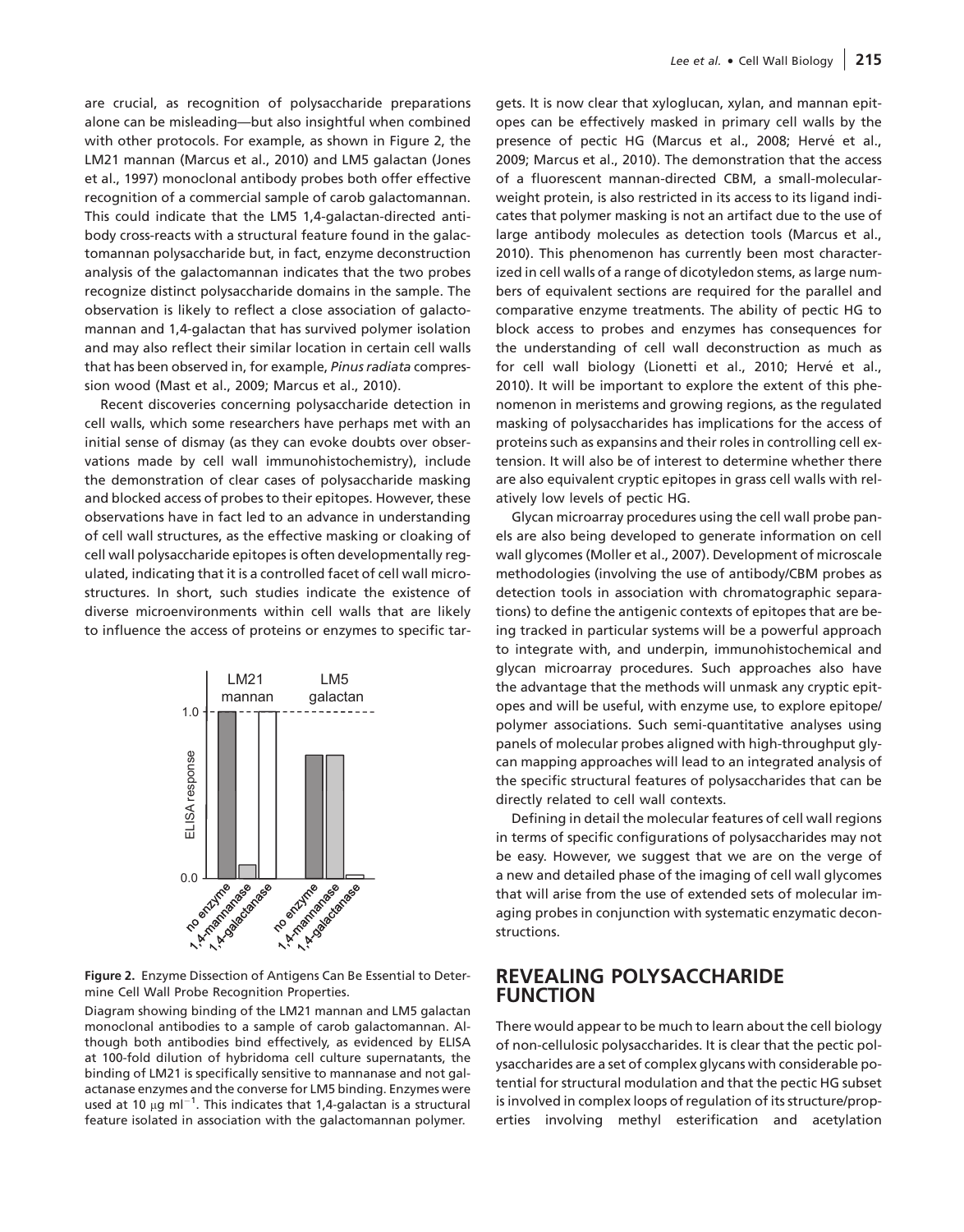#### 216  $|$  Lee et al.  $\bullet$  Cell Wall Biology

influencing cell wall assembly, plant defense, cell adhesion, leaf primordia initiation, and cell extension (Lionetti et al., 2007; Peaucelle et al., 2008; Pelloux et al., 2007). The large classes of HG modifying enzymes (polygalacturonases, pectate lyases, pectin methyl esterases, and associated inhibitors) act to modify HG structure and wall properties and the individual genes/proteins of these classes are gradually being placed in development contexts (Pelloux et al., 2007; Wolf et al., 2009). Of the other major pectic domains, RGI, with a currently uncertain evolutionary origin, would appear to have the potential to be present in varied forms and is implicated in the regulation of mechanical properties in angiosperms (Caffall and Mohnen, 2009). The understanding of how the specific forms of RGI are generated or act is far from being understood. In terms of glycan imaging, RGI is currently assessed with the LM5 galactan and LM6/LM13 arabinan antibody probes for neutral side chains and the recent generation of probes for the RGI backbone (Ralet et al., 2010) will be an important addition to antibody panels. In angiosperms, modulated domains of galactan- and arabinan-rich RGI can be detected at some meristems (McCartney et al., 2003). An extended understanding of the regulation of RGI structures within physiological/hormonal networks that control meristem functions is an important goal. Major questions will concern how intimately the varied RGI structures are linked to the structures and functions of meristems and how RGI structure and function have evolved in the context of the evolution of the complex stratified meristems of angiosperms.

For the hemicellulose polysaccharides, there are also considerable gaps in our functional understanding of the polymers and their structural variants. Recent studies have revealed several aspects of cell wall heterogeneity in relation to hemicelluloses. These include patterns of hemicellulose epitopes in relation to cell adhesion in tomato fruit parenchyma (Ordaz-Ortiz et al., 2009) and unmasked mannan epitopes in regions of pit fields at the inner face of primary cell walls of tobacco stem pith parenchyma (Marcus et al., 2010) and as shown in Figure 3A and 3B. The possible in muro enzymatic remodeling of hemicelluloses, as, for example, by the action of fucosidases and galactosidases on xyloglucan (Obel et al., 2006), could contribute to diverse polymer structures to meet local needs within cell walls. Such studies are indicative that polymers currently defined as hemicelluloses and/or crosslinking glycans are likely to have diverse functions and that these may not always relate directly to the cross-linking of cellulose microfibrils controlling expansive growth. Mannans are a particularly interesting case, as these widespread polymers with (galacto)(gluco)mannan variants are implicated in a range of events, including oligosaccharide signaling, embryogenesis, and seed germination (Beňová-Kákošová et al., 2006; Schröder et al., 2009; Goubet et al., 2009). Mannans are abundant in lower plants (Liepman et al., 2007) and may have evolved new functions during land plant evolution. At the surface of the model, bryophyte Physcomitrella patens mannan epitopes can have very restricted patterns of occurrence as shown,





(A) The LM15 xyloglucan epitope is specifically located at the edge of cell adhesion planes at the surface of an intact cell isolated from a tomato fruit by the action of a pectic HG-degrading enzyme. For details, see Ordaz-Ortiz et al. (2009). Bar = 100  $\mu$ m.

(B) Inner face of transverse wall of tobacco pith parenchyma cell immunolabeled with LM21mannan after enzymatic removal of pectic HG shows 'unmasked' mannan epitopes in regions of pit fields. For details, see Marcus et al. (2010). Bar = 20  $\mu$ m.

(C–E) Restricted occurrence of mannan at the surface of intact cells of a Physcomitrella patens gametophyte. (C) Bright field image of a side branch growing from a caulonemal filament. (D) Same cells as (C) immunolabeled with LM21 mannan antibody. (E) Equivalent cells labeled with CBM27, a mannan-specific probe. Mannan probe binding detected with FITC (green) is restricted in each case to the base of the side branches. Calcofluor White staining (blue) shows all cell walls. Bar = 20  $\mu$ m.

for example, in Figure 3C–3E. In this case, mannan epitopes are detected at the base of side branches of caulonemal filaments by both a mannan-directed antibody and a CBM. We have virtually no understanding of the functional significance of this regulated pattern of occurrence that does not appear to be due to masking by HG. Defining the specific functions of polysaccharides in systems such as these may allow the implementation of a more refined nomenclature for hemicellulose polysaccharides than the current structurally based one or the rather loose term cross-linking glycans (Scheller and Ulvskov, 2010). Few methods currently compete with the sensitivity and subtlety of antibody or CBM binding at cell surfaces to gain insights into spatial heterogeneity across individual cell walls. The application of fluorescent tags to polysaccharides at the surfaces of living accessible cells such of those of P. patens, root hairs, pollen tubes, or the tractable desmid Penium margaritaceum (Domozych et al., 2009) are powerful experimental approaches.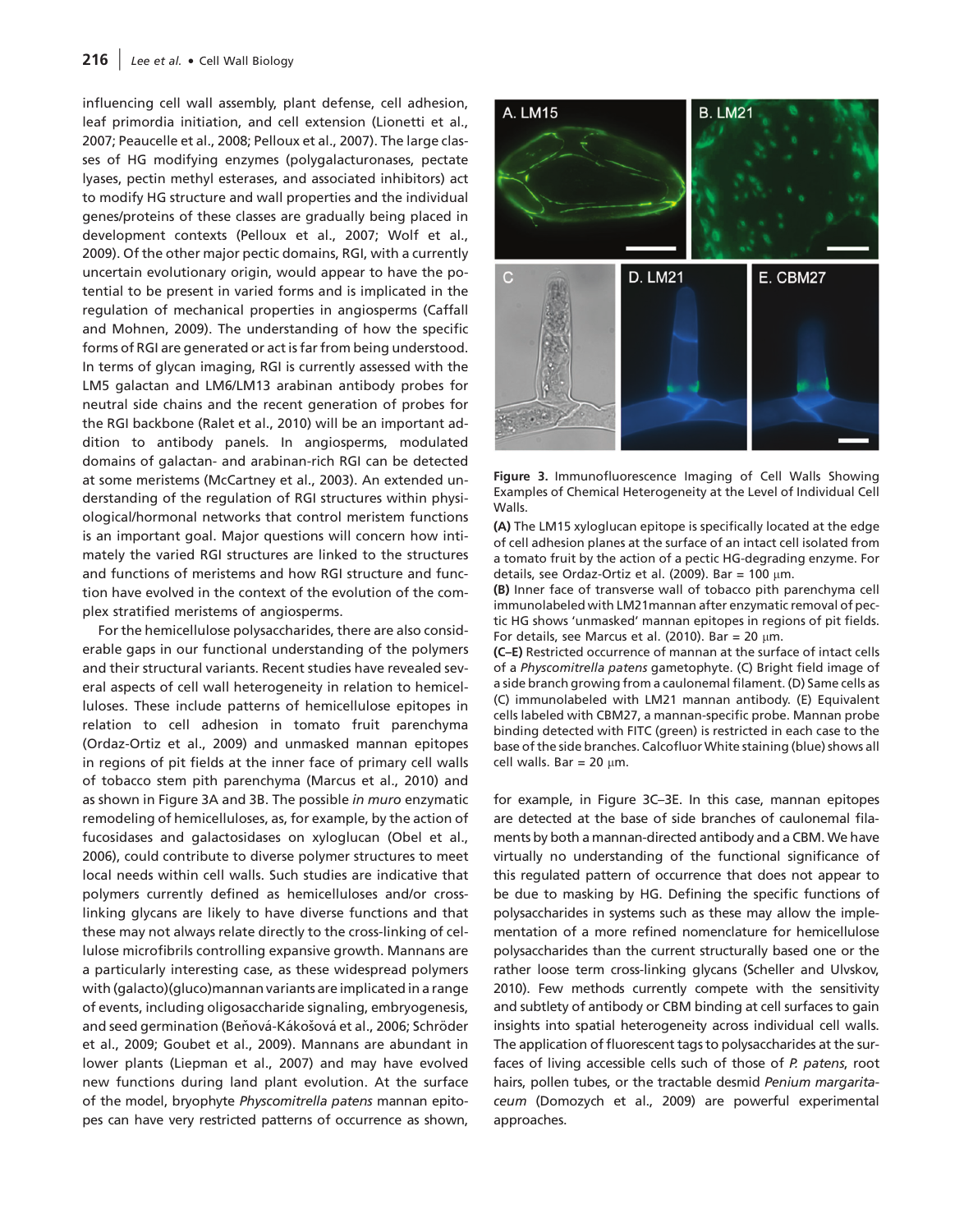The advent of technologies allowing the analysis of genomes and proteomes has led to increased understanding of the genes and proteins required for the synthesis and modification of cell wall polysaccharides (Chivasa et al., 2002; Egelund et al., 2004; Kwon et al., 2005; Albenne et al., 2009; Mutwil et al., 2009). It is in relation to such studies that cell wall imaging procedures have a very important role to play. Genetic interventions often lead to gross phenotypes where cells and cell walls can often remain as unexplored, or even unexplorable, black boxes—unless methodologies to define detailed molecular cell wall structures are available. The dissection of gene function has provided considerable insight into cell wall plasticity and in the striking case of the disruption of two xylosyltransferases has led to plants with no detectable xyloglucan (Cavalier et al., 2008). The observation that these plants have only relatively subtle changes in growth under standard conditions is important. Such studies offer real insights into cell wall plasticity and the possibility of redundancy at the level of polymers in which the loss of one polymer can lead to a structurally distinct polymer fulfilling its role. Cell wall plasticity has, of course, been well established from studies of cellulose-synthesis inhibitors. This then leads to somewhat of a paradox in our current understanding in that sets of polymers can be redundant to some extent, and perhaps interchangeable, and yet the more we study cell wall structures in situ, the more we see specific locations and occurrences for specific polymers that are suggestive of distinct and diverged functions. Untangling polymer functions and the mechanisms of cell wall plasticities will be an exciting phase of cell wall biology.

# WHERE CELL WALL BIOLOGY MEETS MECHANICS AND PHYSICS

Gaps in our cell biological understanding of cell walls that are currently being filled concern the when and where of polysaccharides (and their structural variants) within single cells and growing organs. This is an essential prerequisite before the genetic basis of the intermolecular assembly and molecular remodeling of cell walls can be truly analyzed and understood in mechanistic terms. As we generate a more detailed understanding of the diverse polysaccharide configurations of cell wall materials, the questions that arise are of the specific functions of individual polymers within wall composites. A key here, maybe, is to consider cell walls from the perspective of smart materials—constantly being optimized on the microscale in terms of functions and physical/mechanical properties in response to intrinsic and extrinsic signals. It is in this context that there would appear to be much to reveal about the sets of polymers within the hemicellulose and pectic groups. Modeling of wall structures and studies of the physics of intact walls and synthetic gel systems are underway (Chanliaud et al., 2002; Thompson, 2005; Ulvskov et al., 2005; Wei and Lintilhac, 2007; Vincent et al., 2009; Kha et al., 2010; Winship et al., 2010). An understanding of the contribution of the full range of noncellulosic polymers to the physical/mechanical properties of cellulosic walls will be an important goal. Complex signaling networks must be in place to effect local structural remodeling within individual cell walls and cell wall domains. At the core of these signaling systems—in terms of both detection and responses—will be the cell walls that confront the mechanical loads and the impacts that are faced by growing plants. The insights gained from the increasingly detailed cell wall imaging procedures and the assessments and the modeling of the physical attributes of intact cell walls are likely to be central to achieving the goal of integrated knowledge of cell wall biology.

# **FUNDING**

We are grateful for funding from the UK Biotechnology and Biosciences Research Council. No conflict of interest declared.

# **REFERENCES**

- Albenne, C., Canut, H., Boudart, G., Zhang, Y., Clemente, H.S., Pont-Lezica, R., and Jamet, E. (2009). Plant cell wall proteomics: mass spectrometry data, a trove for research on protein structure/ function relationships. Mol. Plant. 2, 977–989.
- Albersheim, P., Darvill, A., Roberts, K., Sederoff, R., and Staehelin, A. (2010). Plant Cell Walls: From Chemistry to Biology (New York: Garland Science).
- Baba, K. (2006). Models of plant cell walls. In The Science and Lore of the Plant Cell Wall: Biosynthesis, Structure and Function, Hayashi T., ed. (Boca Raton: Brown Walker Press), pp. 3–10.
- Bacic, A., Fincher, G.B., and Stone, B.A. (2009). Chemistry, Biochemistry, and Biology of  $(1\rightarrow 3)$ - $\beta$ -Glucans and Related Polysaccharides (Burlington, USA: Academic Press).
- Bacic, A., Harris, P.J., and Stone, B.A. (1988). Structure and function of plant cell walls. In The Biochemistry of Plants: A Comprehensive Treatise, Vol. 14: Carbohydrates, Preiss J., ed. (New York and London: Academic Press), pp. 297–371.
- Beňová-Kákošová, A., et al. (2006). Galactoglucomannans increase cell population density and alter the protoxylem/metaxylem tracheary element ratio in xylogenic cultures of zinnia. Plant Physiol. 142, 696–709.
- Burton, R.A., and Fincher, G.B. (2009).  $(1,3;1,4)-\beta$ -D-glucans in cell walls of the Poaceae, lower plants and fungi: a tale of two linkages. Mol. Plant. 2, 873–882.
- Caffall, K.H., and Mohnen, D. (2009). The structure, function, and biosynthesis of plant cell wall pectic polysaccharides. Carbohydr. Res. 344, 1879–900.
- Carpita, N.C., and Gibeaut, D.M. (1993). Structural models of primary cell walls in flowering plants: consistency of molecular structure with the physical properties of the walls during growth. Plant J. 3, 1–30.
- Cavalier, D.M., et al. (2008). Disrupting two Arabidopsis thaliana xylosyltransferase genes results in plants deficient in xyloglucan, a major primary cell wall component. Plant Cell. 20, 1519–1537.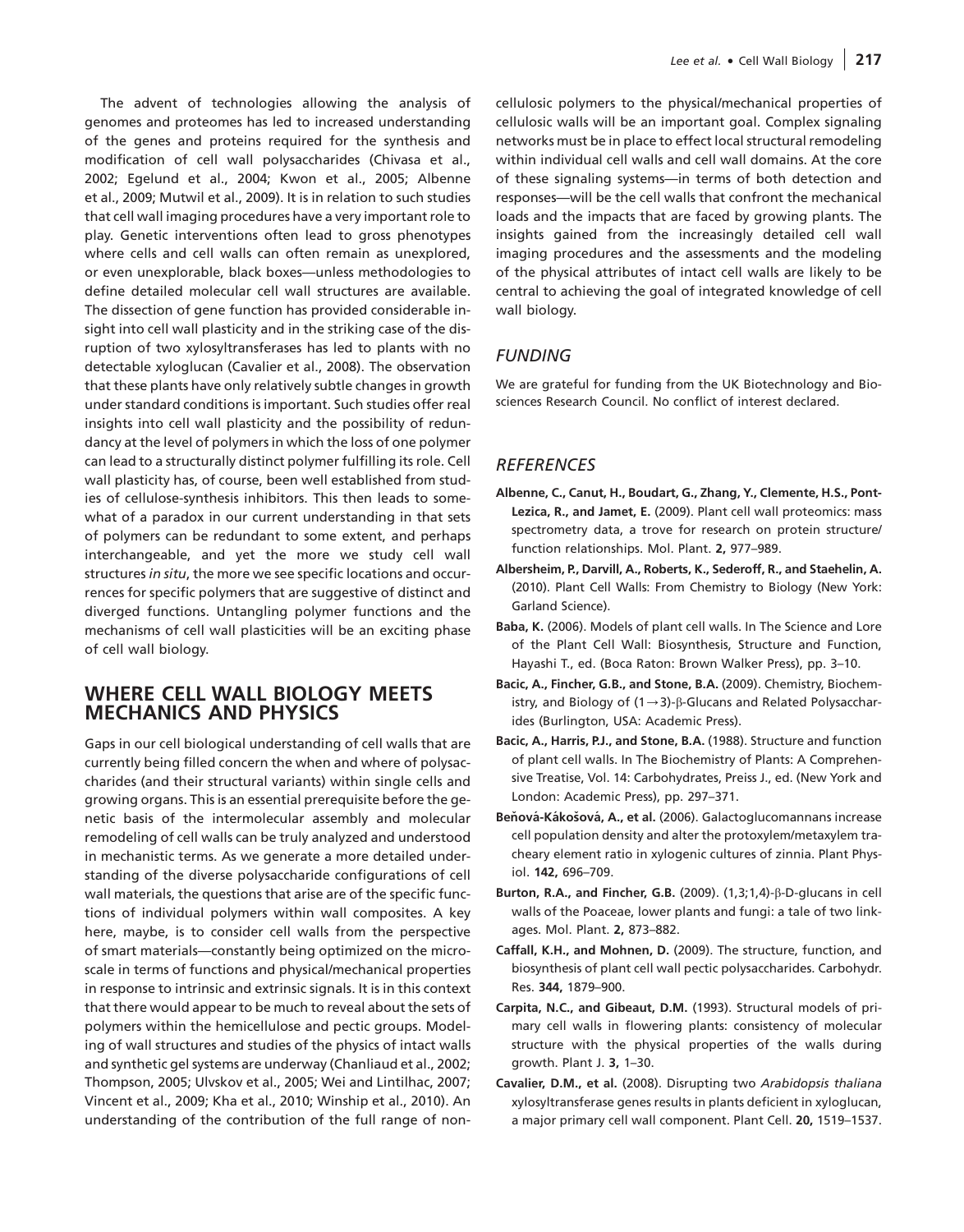- Chanliaud, E., Burrows, K.M., Jeronimidis, G., and Gidley, M.J. (2002). Mechanical properties of primary plant cell wall analogues. Planta. 215, 989–996.
- Chivasa, S., Ndimba, B.K., Simon, W.J., Robertson, D., Yu, X.-L., Knox, J.P., Bolwell, P., and Slabas, A.R. (2002). Proteomic analysis of the Arabidopsis thaliana cell wall. Electrophoresis. 23, 1754–1765.
- Crowell, E.F., Bischoff, V., Desprez, T., Rolland, A., Stierhof, Y.-D., Schumacher, K., Gonneau, M., Höfte, H., and Vernhettes, S. (2009). Pausing of Golgi bodies on microtubules regulates secretion of cellulose synthase complexes in Arabidopsis. Plant Cell. 21, 1141–1154.
- Domozych, D.S., Lambiasse, L., Kiemle, S.N., and Gretz, M.R. (2009). Cell wall development and bipolar growth in the desmid Penium margaritaceum (Zygnematophyceae, Streptophyta): asymmetry in a symmetric world. J. Phycol. 45, 879–893.
- Egelund, J., Skjøt, M., Geshi, N., Ulvskov, P., and Petersen, B.L. (2004). A complementary bioinformatics approach to identify potential plant cell wall glycosyltransferase-encoding genes. Plant Physiol. 136, 2609–2620.
- Goubet, F., Barton, C.J., Mortimer, J.C., Yu, X., Zhang, Z., Miles, G.P., Richens, J., Liepman, A.H., Seffen, K., and Dupree, P. (2009). Cell wall glucomannan in Arabidopsis is synthesised by CSLA glycosyltransferases, and influences the progression of embryogenesis. Plant J. 60, 527–538.
- Graham, L.E., Cook, M.E., and Busse, J.S. (2000). The origin of plants: body plant changes contributing to a major evolutionary radiation. Proc. Natl Acad. Sci. U S A. 97, 4535–4540.
- Harris, P.J. (2005). Diversity in plant cell walls. In Plant Diversity and Evolution: Genotypic and Phenotypic Variation in Higher Plants, Henry R.J., ed. (Oxon: CAB International Publishing), pp. 201–227.
- Hématy, K., Sad, P.-E., van Tuinen, A., Rochange, S., Desnos, T., Balzergue, S., Pelletier, P., Renou, J.-P., and Höfte, H. (2007). A receptor-like kinase mediates the response of Arabidopsis cells to the inhibition of cellulose synthesis. Curr. Biol. 17, 922–931.
- Hervé, C., Rogowski, A., Blake, A.W., Marcus, S.E., Gilbert, H.J., and Knox, J.P. (2010). Carbohydrate-binding modules promote the enzymatic deconstruction of intact plant cell walls by targeting and proximity effects. Proc. Natl Acad. Sci. U S A. 107, 15293–15298.
- Hervé, C., Rogowski, A., Gilbert, H.J., and Knox, J.P. (2009). Enzymatic treatments reveal differential capacities for xylan recognition and degradation in primary and secondary plant cell walls. Plant J. 58, 413–422.
- Hsieh, Y.S.Y., and Harris, P.J. (2009). Xyloglucans of monocotyledons have diverse structures. Mol. Plant. 2, 943–965.
- Jones, L., Seymour, G.B., and Knox, J.P. (1997). Localization of pectic galactan in tomato cell walls using a monoclonal antibody specific to  $(1\rightarrow4)$ - $\beta$ -D-galactan. Plant Physiol. 113, 1405–1412.
- Keegstra, K., Talmadge, K.W., Bauer, W.D., and Albersheim, P. (1973). The structure of plant cell walls. III: A model of the walls of suspension-cultured sycamore cells based on the interconnections of the macromolecular components. Plant Physiol. 51, 188–197.
- Kha, H., Tuble, S.C., Kalyanasundaram, S., and Williamson, R.E. (2010). WallGen, software to construct layered cellulose-

hemicellulose networks and predict their small deformation mechanics. Plant Physiol. 152, 774–786.

- Knox, J.P. (2008). Revealing the structural and functional diversity of plant cell walls. Curr. Opin. Plant Biol. 11, 308–313.
- Kwon, H.K., Yokoyama, R., and Nishitani, K. (2005). A proteomic approach to apoplastic proteins involved in cell wall regeneration in protoplasts of Arabidopsis suspension-cultured cells. Plant Cell Physiol. 46, 843–857.
- Laughlin, S.T., and Bertozzi, C.R. (2009). Imaging the glycome. Proc. Natl Acad. Sci. U S A. 106, 12–17.
- Lerouxel, O., Cavalier, D.M., Liepman, A.H., and Keegstra, K. (2006). Biosynthesis of plant cell wall polysaccharides: a complex process. Curr. Op. Plant Biol. 9, 621–630.
- Liepman, A.H., Nairn, C.J., Willats, W.G.T., Sørensen, I., Roberts, A.W., and Keegstra, K. (2007). Functional genomic analysis supports conservations of function among cellulose synthase-like A gene family members and suggests diverse roles of mannans in plants. Plant Physiol. 143, 1881–1893.
- Liepman, A.H., Wightman, R., Geshi, N., Turner, S.R., and Scheller, H.V. (2010). Arabidopsis: a powerful model system for plant cell wall research. Plant J. 61, 1107–1121.
- Lionetti, V., Francocci, F., Ferrari, S., Volpi, C., Bellincampi, D., Galletti, R., D'Ovidio, R., De Lorenzo, G., and Cervone, F. (2010). Engineering the cell wall by reducing de-methyl-esterified homogalacturonan improves saccharification of plant tissues for bioconversion. Proc. Natl Acad. Sci. U S A. 107, 616–621.
- Lionetti, V., Raiola, A., Camardella, L., Giovane, A., Obel, N., Pauly, M., Favaron, F., Cervone, F., and Bellincampi, D. (2007). Overexpression of pectin methylesterase inhibitors in Arabidopsis restricts fungal infection by Botrytis cinerea. Plant Physiol. 143, 1871–1880.
- Marcus, S.E., et al. (2010). Restricted access of proteins to mannan polysaccharides in intact plant cell walls. Plant J. 64, 191–203.
- Marcus, S.E., Verhertbruggen, Y., Hervé, C., Ordaz-Ortiz, J.J., Farkas, V., Pedersen, H.L., Willats, W.G.T., and Knox, J.P. (2008). Pectic homogalacturonan masks abundant sets of xyloglucan epitopes in plant cell walls. BMC Plant Biol. 8, 60.
- Mast, S.W., Donaldson, L., Torr, K., Phillips, L., Flint, H., West, M., Strabala, T.J., and Wagner, A. (2009). Exploring the ultrastructural localization and biosynthesis of  $\beta$ (1,4)-galactan in Pinus radiata compression wood. Plant Physiol. 150, 573–583.
- McCann, M.C., and Roberts, K. (1991). Architecture of the primary cell wall. In The Cytoskeletal Basis of Plant Growth and Form, Lloyd C.W., ed. (London: Academic Press), pp. 109–129.
- McCartney, L., Steele-King, C.G., Jordan, E., and Knox, J.P. (2003). Cell wall pectic  $(1\rightarrow 4)$ - $\beta$ -D-galactan marks the acceleration of cell elongation in the Arabidopsis seedling root meristem. Plant J. 33, 447–454.
- McNeil, M., Darvill, A.G., Fry, S.C., and Albersheim, P. (1984). Structure and function of the primary cell walls of plants. Ann. Rev. Biochem. 53, 625–663.
- Moller, I., et al. (2007). High-throughput mapping of cell wall polymers within and between plants using novel microarrays. Plant J. 50, 1118–1128.
- Moller, I., Marcus, S.E., Haeger, A., Verhertbruggen, Y., Verhoef, R., Schols, H., Mikklesen, J.D., Knox, J.P., and Willats, W. (2008). High-throughput screening of monoclonal antibodies against